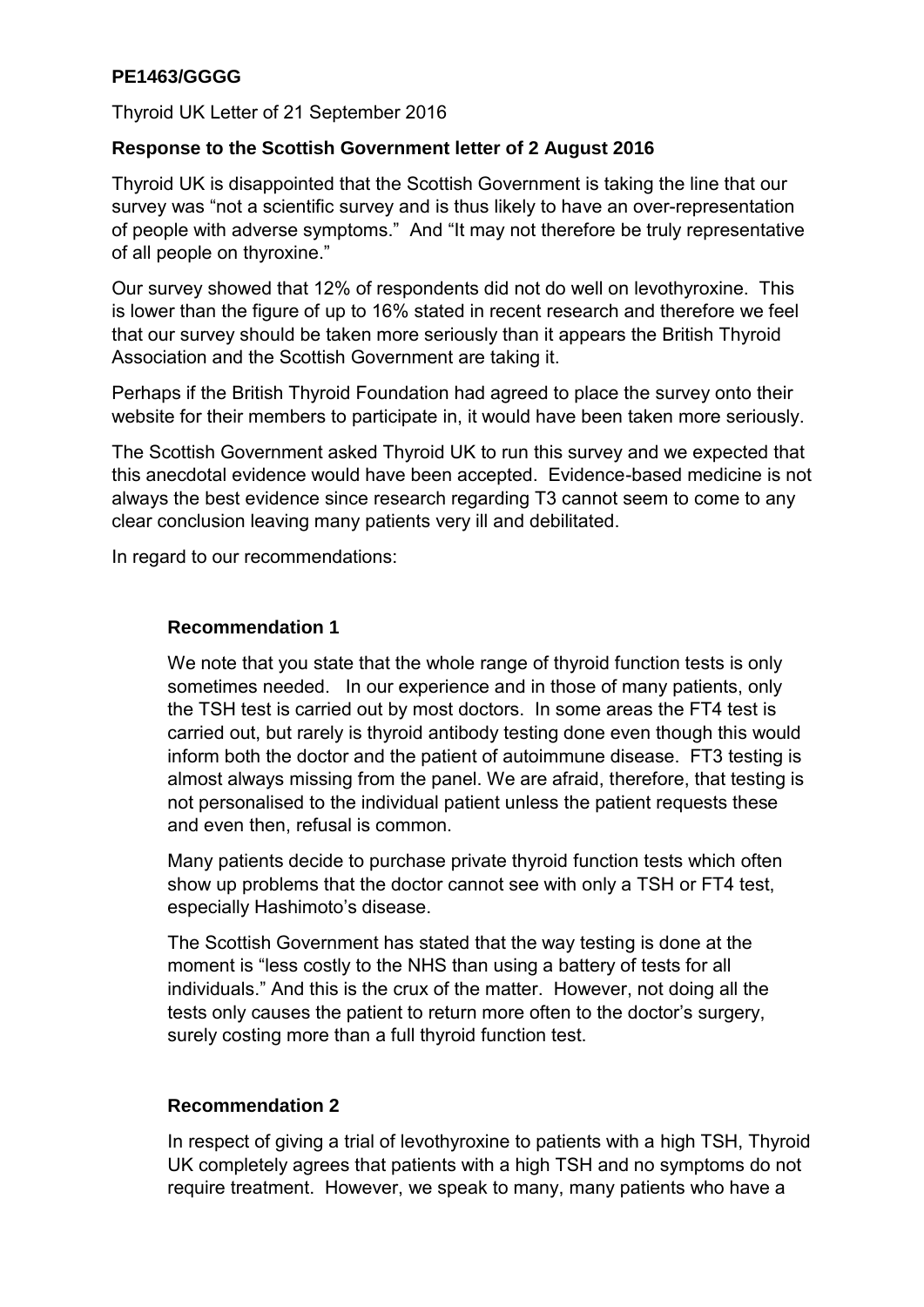TSH above the top of the range and who have many symptoms. These patients are most definitely NOT being given treatment. Doctors are either not reading the guidance or are ignoring it.

As for giving these patients a full clinical examination and assessment first, it is very rare for the doctor to do this. We are often told that the doctor did not touch the patient. They simply look at the test results and tell them it's normal, no action required.

The published data may show that the average TSH when people start thyroxine is around 8mU/L but how long has that patient been suffering symptoms before the doctor started treatment. We speak to many patients with a TSH at the top of the range or just over who have many symptoms but are not given treatment.

We would like to reiterate that without a full thyroid panel, including thyroid antibodies, doctors cannot differentiate between autoimmune thyroid disease and non-thyroidal illness especially if the doctor has only requested a TSH test.

#### **Recommendation 3:**

You state that laboratories usually undertake what is requested of them. Unfortunately, however, laboratories do not *usually* undertake FT3 testing even if a doctor has requested it. If a doctor asks for a test, he has a reason for it. He knows the patient – the lab technician does not. We are constantly informed that the doctor was not given a reason for the test rejection.

#### **Recommendation 4**

You state that if a test is "refused" as opposed to a clinician being guided by the biochemical experts that a test is unnecessary, then this should be and usually is discussed with the individual.

In our experience, however, patients are simply told, "The lab refused to do the test". If the doctor is not informed as to the reason the test was refused, how is he supposed to inform the patient? This is not as "rare" as the Scottish Government believe it to be.

#### **Recommendation 5:**

You state that there is no agreed role for DIO2 testing which is not recommended in any guideline and that it would be unreasonable for GPs to know any detail on this. If it is not possible for GPs to be given training regarding DIO2 genetic testing for patients who do not find all their symptoms resolved on levothyroxine, then the patient should be referred to an endocrinologist who does understand genetic testing.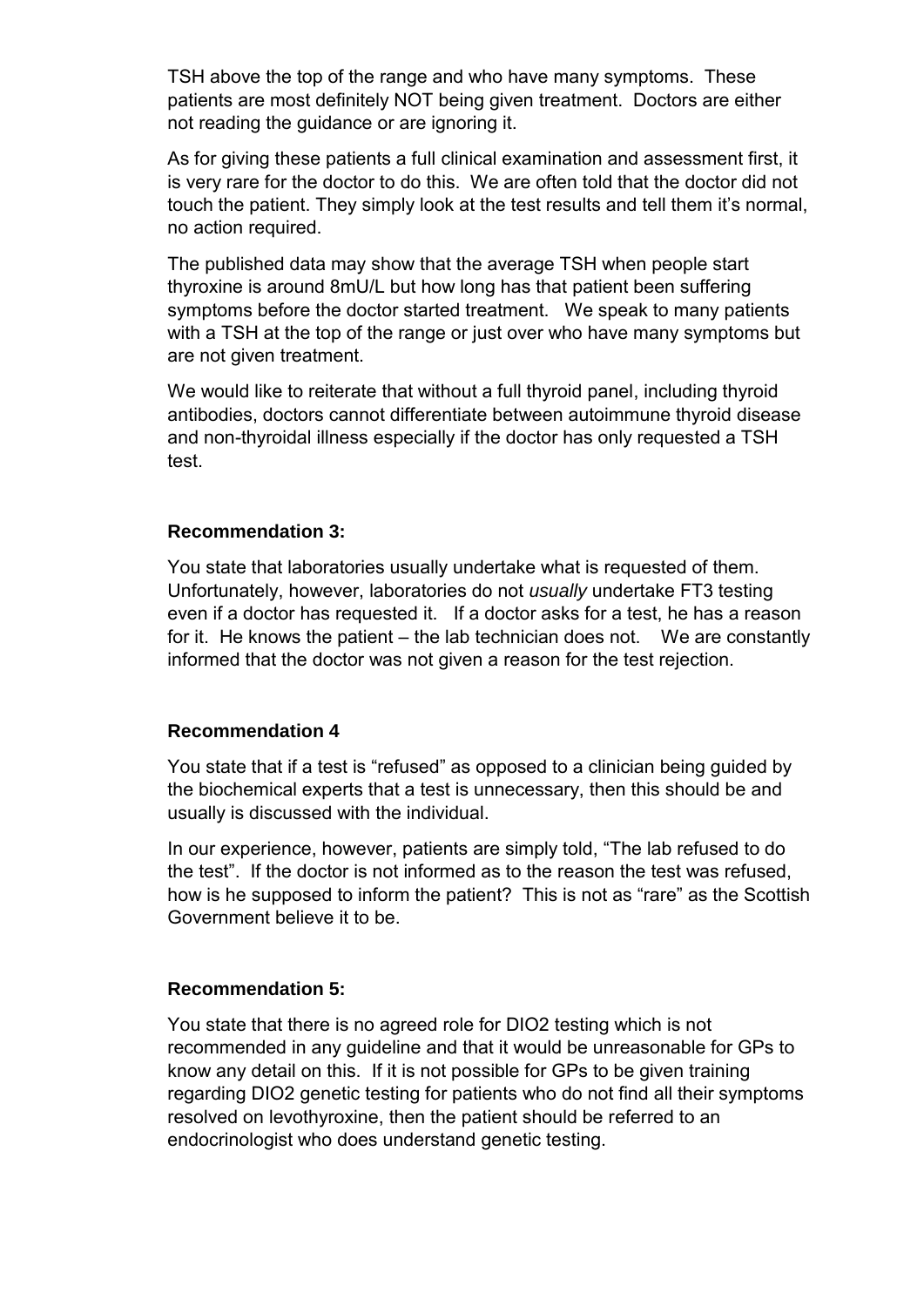There is an interesting systematic review – Genetic variation in deiodinases: a systematic review of potential clinical effects in humans – which can be found here:<http://www.eje-online.org/content/171/3/R123.full.pdf>

### **Recommendation 6:**

In respect of ensuring that patients' hormone levels are restored to a level that is optimal for them, your letter states that what may feel optimal to a person from a symptomatic point of view may be harmful and it is the obligation of the doctor to point this out and discuss the implications.

This implies that once the doctor has discussed the implications of increasing levothyroxine dosage with the patient, he would give an increase of levothyroxine. However, even though patients are willing to try an increase in dosage to see if it alleviates their symptoms, many doctors will not do so.

## **Recommendation 12**

In regard to keeping patients on the same brand of levothyroxine, your comment that there is the same amount of levothyroxine in each medication is not strictly true. There is a range that each tablet has to come within as there is with liothyronine and NDT. It is possible that one brand has slightly more thyroxine in their tablet than another brand. Apart from that, it is often the fillers and binders that cause problems for patients and these are also different in the different brands.

## **Recommendation 15**

In regard to patients with hypothyroidism being given key information about their condition, you mention that the British Thyroid Foundation has a number of leaflets.

Thyroid UK also has a number of leaflets available from our website. However, this does not detract from the fact that doctors should be giving patients more information about their condition as well as pointing them in the direction of patient support groups.

We note that all through the recommendations, the Scottish Government state "All treatment decisions are a matter for discussion and agreement between the individual and the doctor concerned" and "It is a primary duty of a doctor to do no harm."

In our experience, there is very rarely a proper discussion between the doctor and the patient. Generally, the patient asks for a trial of levothyroxine, T3 or NDT and the doctor refuses. That is not a proper discussion. If the patient does try to discuss further, the doctor makes it clear that he is not willing to discuss it.